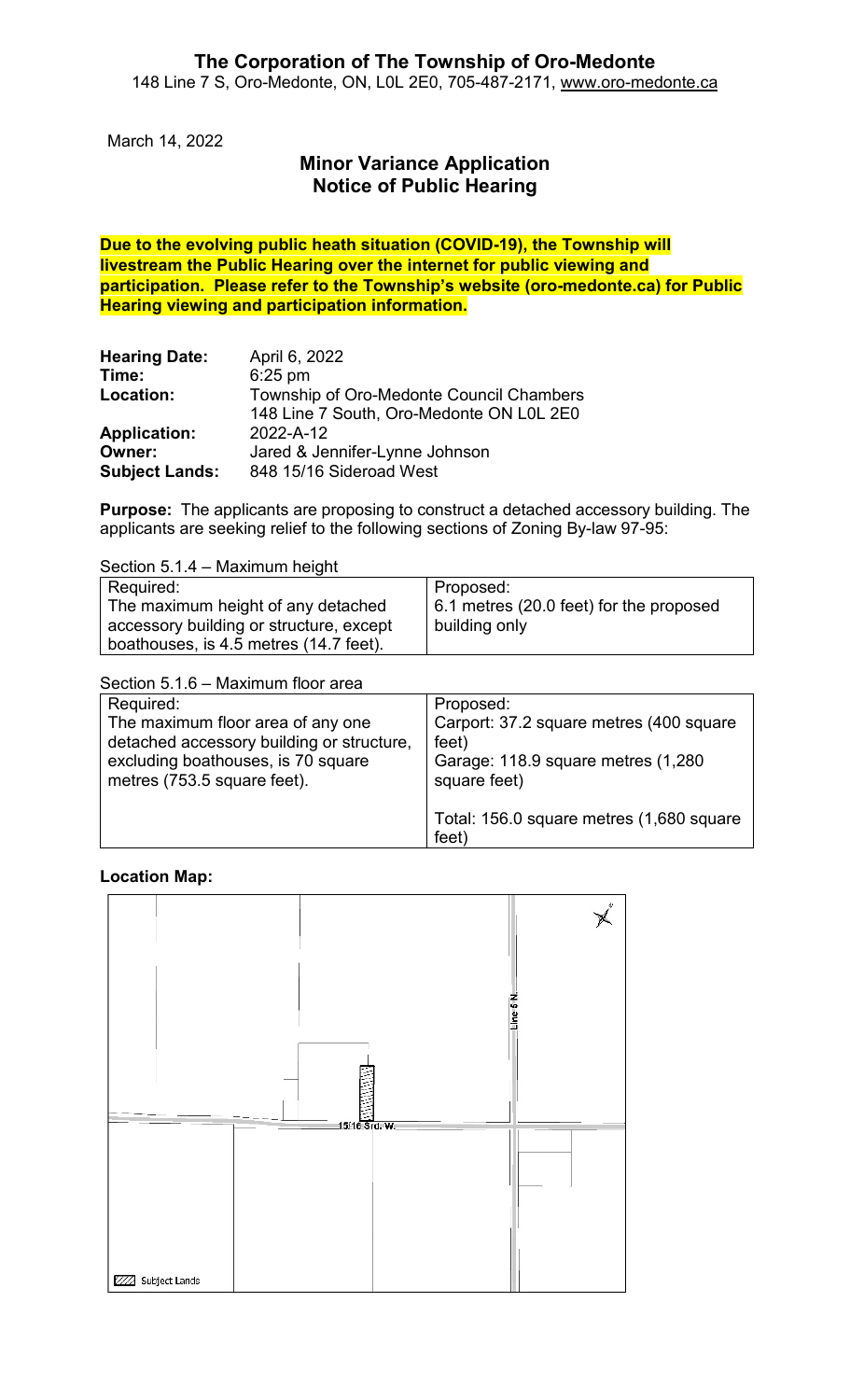## **Have Your Say:**

Input on the application is welcome and encouraged. For specific details regarding public participation during the meeting please check the Township website at [https://www.oro](https://www.oro-medonte.ca/municipal-services/planning-information)[medonte.ca/municipal-services/planning-information.](https://www.oro-medonte.ca/municipal-services/planning-information)

Written submissions can be made by:

- 1. Emailed to [planning@oro-medonte.ca](mailto:planning@oro-medonte.ca) prior to or during the Public Hearing;
- 2. Dropped in the drop box at the Township Administration Office on Line 7 South;
- 3. Faxed to (705) 487-0133; or,
- 4. Mailed through Canada Post.

If a person or public body does not make oral submissions at the public hearing or make written submissions prior to the decision on this application, and subsequently submits an appeal of the decision, the Ontario Land Tribunal (OLT) may dismiss the appeal. If you wish to be notified of the decision of the Township of Oro-Medonte in respect to the application, you must make a written request.

Individuals who submit letters and other information to Council and its advisory bodies should be aware that all information, including contact information, contained within their communications may become part of the public record and may be made available through the agenda process, which includes publication on the Township's website.

Written submissions/requests should be directed to:

Township of Oro-Medonte 148 Line 7 South Oro-Medonte, Ontario L0L 2E0 Attn: Secretary Treasurer, Development Services [planning@oro-medonte.ca](mailto:planning@oro-medonte.ca)

### **More Information:**

For further information, please contact the Secretary-Treasurer during regular office hours Monday to Friday 8:30 a.m. to 4:30 p.m. A copy of the Staff Report will be available to the public on April 1, 2022 on the Township's Web Site: [www.oro-medonte.ca](http://www.oro-medonte.ca/) or from the Development Services Department.

Andy Karaiskakis Secretary-Treasurer